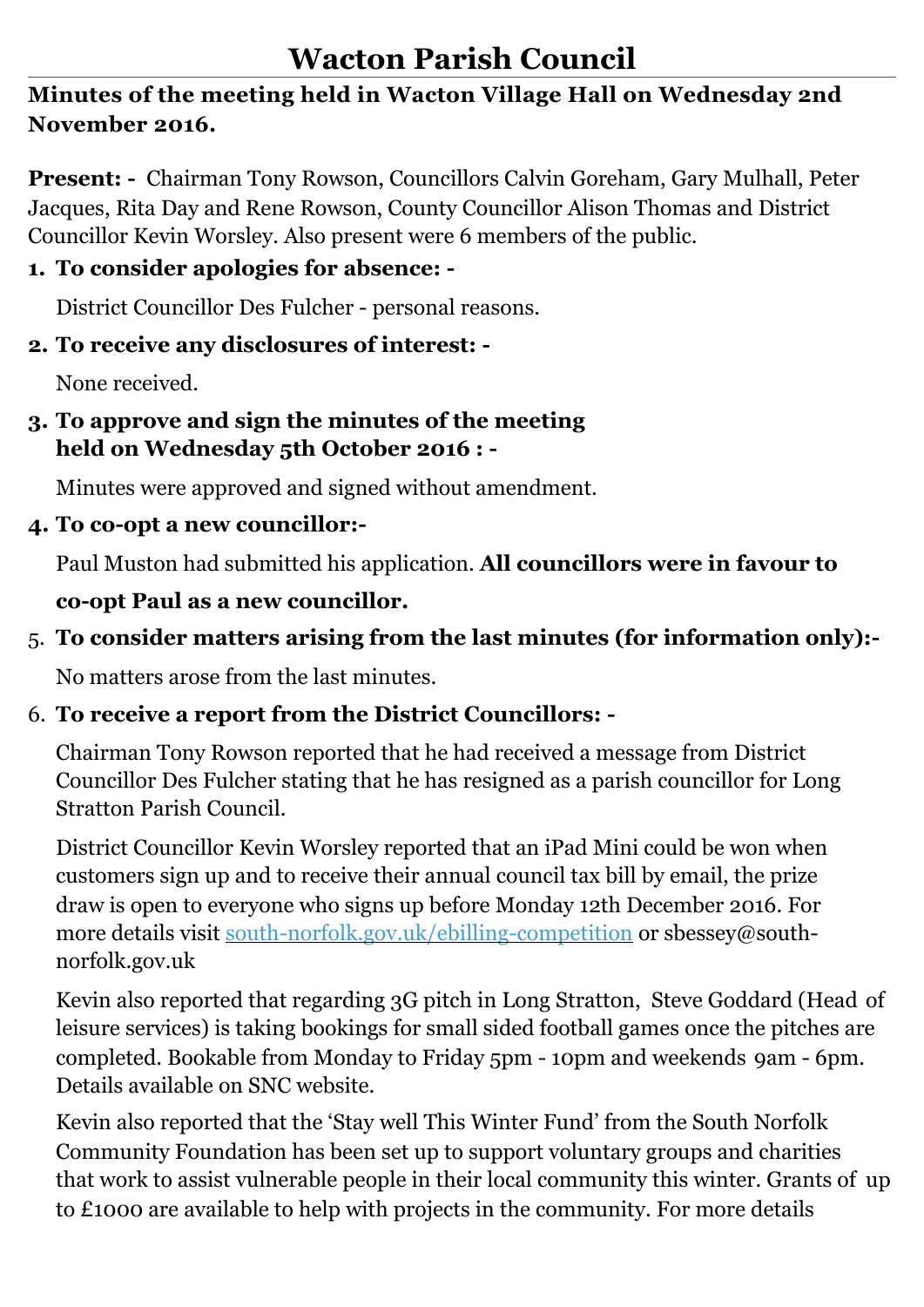contact Jo Maddocks , Grants Officer via either tel 01603 623958 or email jomaddocks@[norfolkfoundation.com](http://norfolkfoundation.com) 

Also available for all residents, there is a scheme called the 'Handyman Service', that can do odd jobs around your property. Supported by SNC Independent Living Team, they are able to provide up to 2 hours free labour for vulnerable people (means tested).

## 7. **To receive a report from the County Councillor: -**

County Councillor Alison Thomas reported that the GCSE results are up and are overtaking the national average. However, at Long Stratton High School the results are not pleasing for the new head and governors , results have being dropping in the last 4-5 years. An action plan is now in place to improve results.

 Alison also reported about the policy and resources meeting held recently about 'Ash die back' in ash trees, Alison requested that Cllr Peter Jacques (Tree Warden) and Christine Goreham (Footpath Warden) be aware and look out for unreported ash trees that may have ash die back disease. Councillor Gary Mulhall raised a query regarding the recent news article, stating that the horse chestnut trees also may need watching due to 'beetle infestation'.

 Alison also reported that the budget proposal has been through the committees and are out for consultation.

## 8. **To receive a report from the Tree Warden: -**

Councillor Peter Jacques reported that he will be attending the Tree Wardens meeting on 21st November 2016 at SNC. Topics to include the ash die back and the best practice for hedge cutting regarding rural areas.

Peter also reported that there was no objections raised on the planning application for Yeoman Cottage regarding the removal of 5 trees.

 Peter also stated that the horse chestnut issue has been around for about 10 years and similar to ash die back it affects the younger trees.

### **9. To receive a report from the Footpath Warden: -**

 The footpath report was circulated to all councillors on 29/10/16. Christine Goreham stated she had nothing further to add to her report, other than that Highways website is now working.

### **10. To receive a report from the Village Hall –**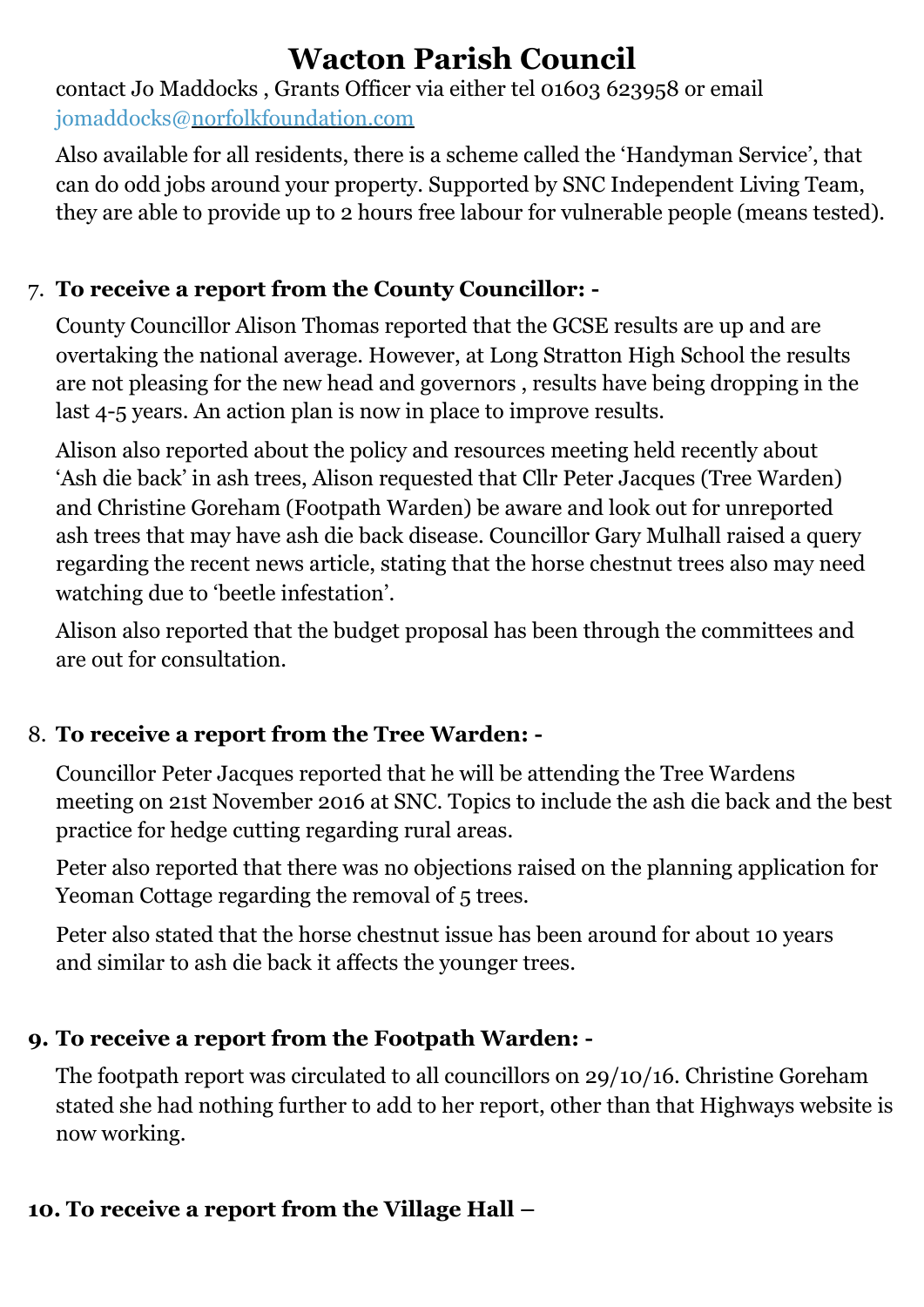**Wacton Parish Council**<br> **Councillor Peter Jacques reported that the internal decoration has started by the**  painting of the toilets and corridors. Cllr Rene Rowson requested the possibility of the carpets being cleaned as well.

 Peter also reported that the work in the stream by the carpark has started and should be restarted again in Spring 2017.

### **11. To consider Planning Applications: -**

None received.

### **12. To arrange a date for Budget Meeting:-**

Thursday 24th November 2016 at 7pm in the Village Hall. Chairman Tony Rowson would like to include all councillors. Meeting will be an extraordinary meeting, as such no public are allowed. Subject to confirmation with Village Hall availability.

### **13. Correspondence:-**

- **a. Air-Tubes:** The Clerk read out the email for Police Sergeant Neil Williams of Diss Police Station regarding the results from the recent placement in Hall Lane. Email stated that there will not be another placement in the near future in Wacton, however training on using the 'Prolaser 4 Handheld Speed Detection Devices' has been completed by over 20 Special Constables. and they will on patrol in rural villages shortly. An email was passed to all councillors regarding an open evening on 28th November 2016 at Wymondham Police Headquarters, **Cllr's Rene Rowson and Paul Muston stated they will attend.** District Councillor Kevin Worsley stated the Parish Council can also approach The Norfolk Safety Camera Partnership regarding a van to come to Wacton.
- **b. All Saints Church:** The clerk read out an email from Linda Mills (Parish Administrator), thanking the Parish Council for the annual grant monies.
- **c. Came & Co:** Email circulated to all councillors. Cllr Rene Rowson noticed that an item related to the firework display was in need of addressing by the social club.

### **14. Authorisation of cheques: -**

**Cheque requested by Clerk Suzie Mulhall on 11/10/16 for All Saints Church parish annual grant -£700. Signed and authorised by Chairman Tony Rowson and Councillor Calvin Goreham.**

- **a. Village Hall Management:** Annual payment for village hall use. **£400.00**
- **b. Gary Mulhall:** Flowers purchased for display bins. **£18.00**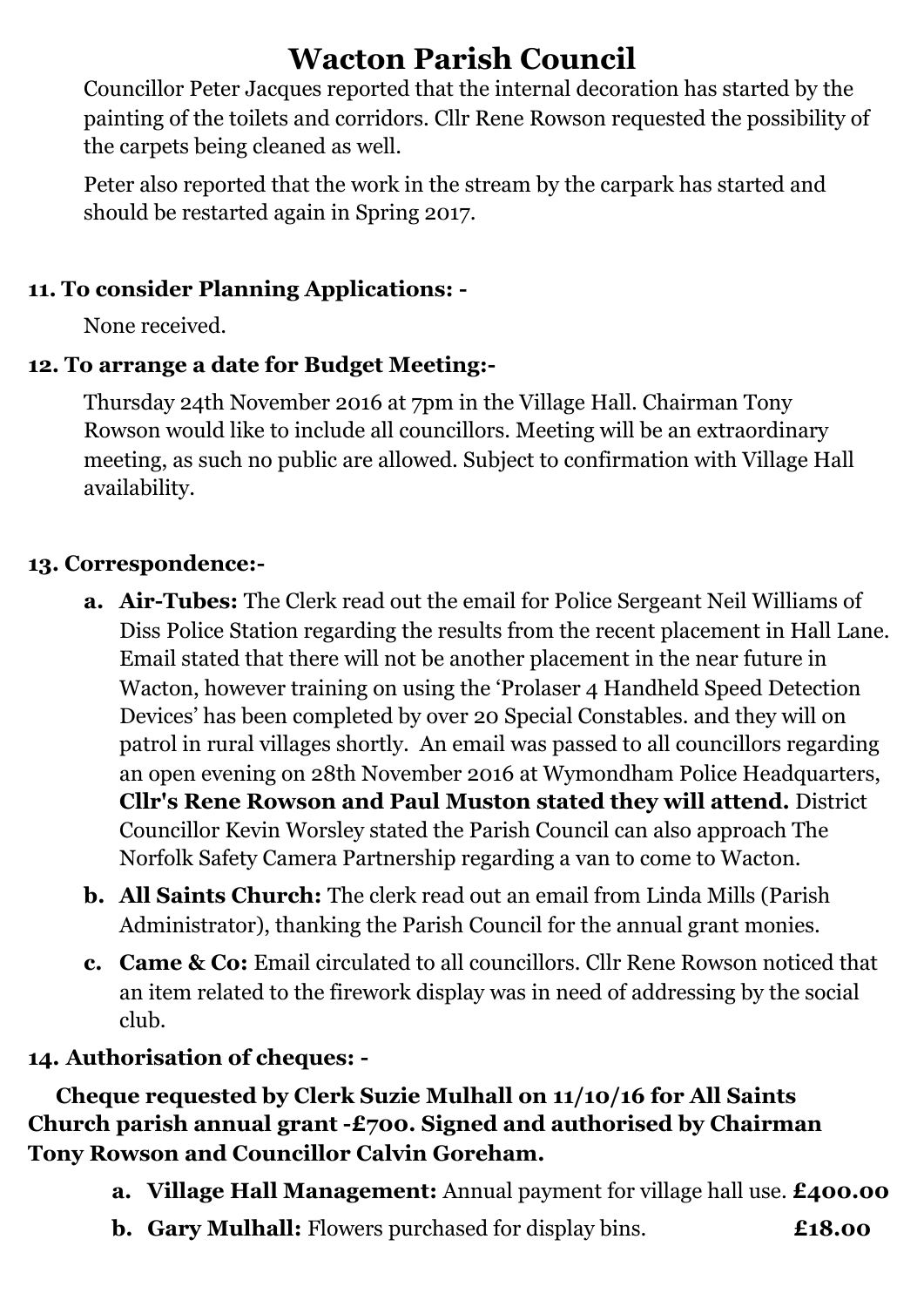|    | c. Gary Mulhall: Computer equipment purchased for office.                              | £508.00 |
|----|----------------------------------------------------------------------------------------|---------|
|    | d. Suzie Mulhall: Salary.                                                              | £395.00 |
| e. | <b>Royal British Legion: Poppy Wreath (Local Government Act 1972 -</b><br>section 137) | £17.00  |
| f. | <b>Mazars LLP: Payment for annual audit.</b>                                           | £150.00 |
|    | <b>g.</b> SNC: Payment for dog bin emptying.                                           | £156.10 |

**h. Parish Council Websites:** Payment for web design and web hosting.

**£420.00**

### **15. To receive reports and discuss any on-going matters: -**

- **a. Children's Christmas Party:** Councillor Rene Rowson reported that the leaflets have been distributed to all houses in Wacton. Rene stated that a couple of people have booked a place already. Rene also stated that the monies leftover from last years children's grant (£198.00), will most properly be insufficient to cover all expenses. Rene requested some extra monies to cover. Chairman Tony Rowson, put it to vote on whether to issue a cap of £100 to cover expenses. **All councillors voted in favour of £100.**
- **b. Broadband/WIFI & Computer Classes:** Councillor Calvin Goreham reported that the current computer club is not viable and is unlikely to continue in 2017, so having the Broadband/WIFI will not be beneficial to the village hall. It was discussed on whether the Parish Council take on the Broadband/WIFI for the Clerk's 2 hour daily weekday usage in the office. Councillor Gary Mulhall stated that there possibly could be some funding available under the Transparency fund via NALC. Gary will telephone and request more information. **All councillors agreed to hold the budget meeting then decide on keeping the Broadband/WIFI.**
- **c. Social Club Firework Display:** Chairman Tony Rowson reported that he had a copy of the social clubs payment slip for insurance. Also that risk assessment will be taken in due course. The Clerk requested copies of insurance documents and risk assessments from both the social club and the firework display organiser for the records.
- **d. HSBC:** Councillor Gary Mulhall reported that HSBC is in partnership with the Post Office, so business banking can now be done at the Post Office counter. Also to compete the internet banking set up procedure, Chairman Tony Rowson and Councillor Calvin Goreham, need to complete their online passwords.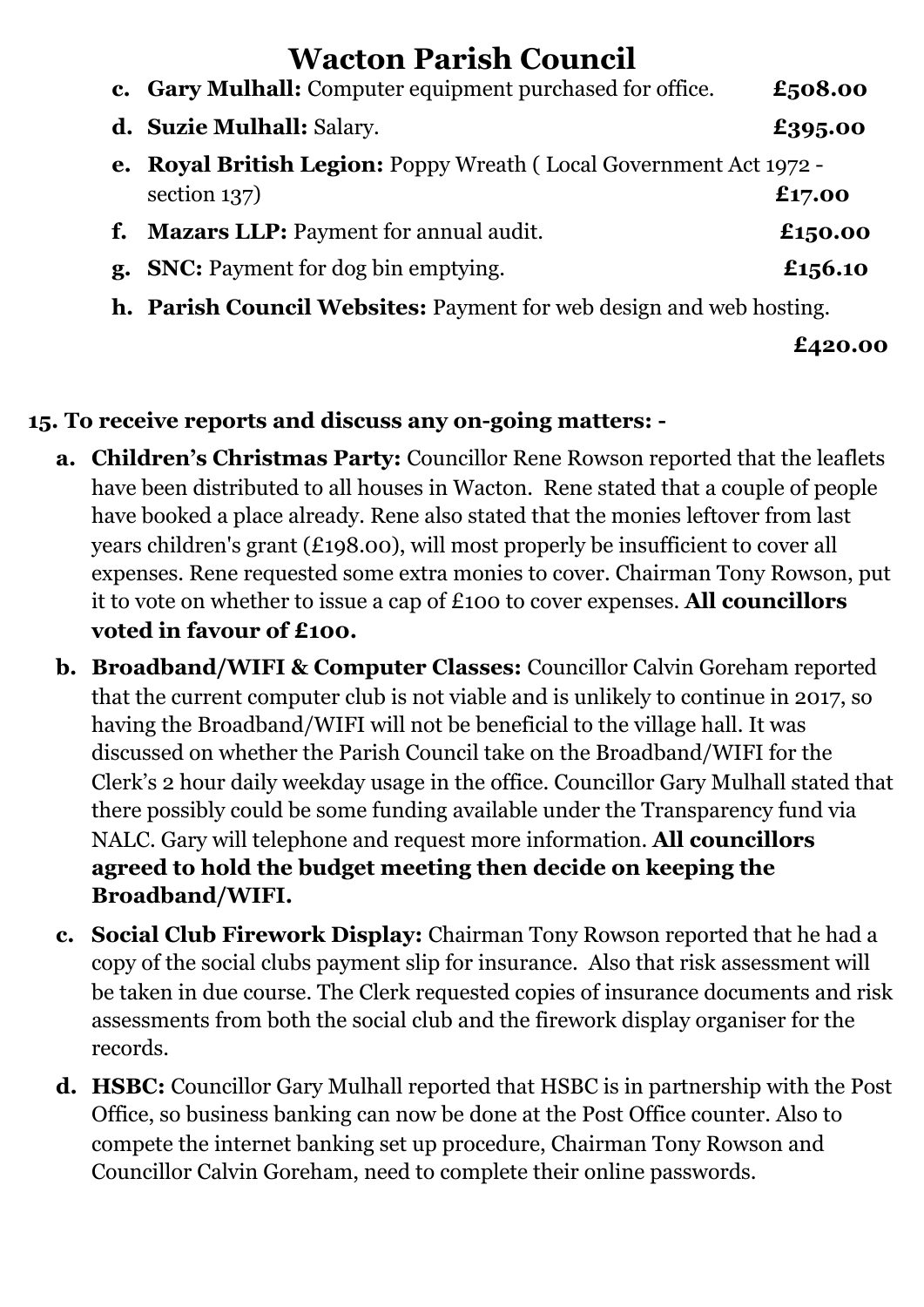- **e. Hayntons Lane & Village Green Clearance:** Chairman Tony Rowson reported that Bev Humphreys will be removing the debris from the village green on Thursday 3rd November. Hayntons Lane was covered in the Footpath Wardens report.
- **f. DCLG Consultation:** Councillor Gary Mulhall reported that he had read the consultation report and that the majority of the report does not apply to this Parish Council.
- **g. BT Phone Box:** The clerk reported that she is awaiting an email from Rick Thompson (BT Payphone Planning Officer).
- **h. Wacton Foot Care:** Councillor Rita Day reported that the start date is 7th November 2016 and the response is very good, so the times have changed to reflect this. New times are 8:30 - 12:30. Reminders will be sent out to the relevant people.
- **i. Health & Safety Course:** It was discussed on whether the new councillors should go on the course. **Councillor Peter Jacques and Chairman Tony Rowson will go on the course. Also possibility of Councillor Paul Muston to attend.**

### **16. Matters raised by councillors and members of the public (for information only):-**

- **a.** Councillor Calvin Goreham stated that he would like to have at each meeting, a running total for the year of the accounts in a spreadsheet format.
- **b.** Councillor Rita Day reported that member of the public suggested that a 'welcome pack' be made available to people recently moved into Wacton.
- **c.** Councillor Gary Mulhall reported that on Friday 4th November 2016, The Playground Inspection Company will be doing their annual inspection. Gary also queried about the copse upgrade, Councillor Peter Jacques stated he awaiting funding. Gary also suggested an 'open hour' in the office (councillor surgery).
- **d.** Mark Hardwick (Social Club) requested a donation for the firework display. Chairman Tony Rowson stated it was too late to request it as display is in a few weeks.
- **e.** District Councillor Kevin Worsley offered his apologies for the December meeting in advance. He also offered to help out with the children's Christmas Party along with his wife.
- **f.** A member of public stated the purpose of the 'Annual Village Meeting' is to ask the villagers what they want in the village.
- **g.** A member of the public reminded the Clerk that the agenda should be on the notice board 3 working days before the meeting.